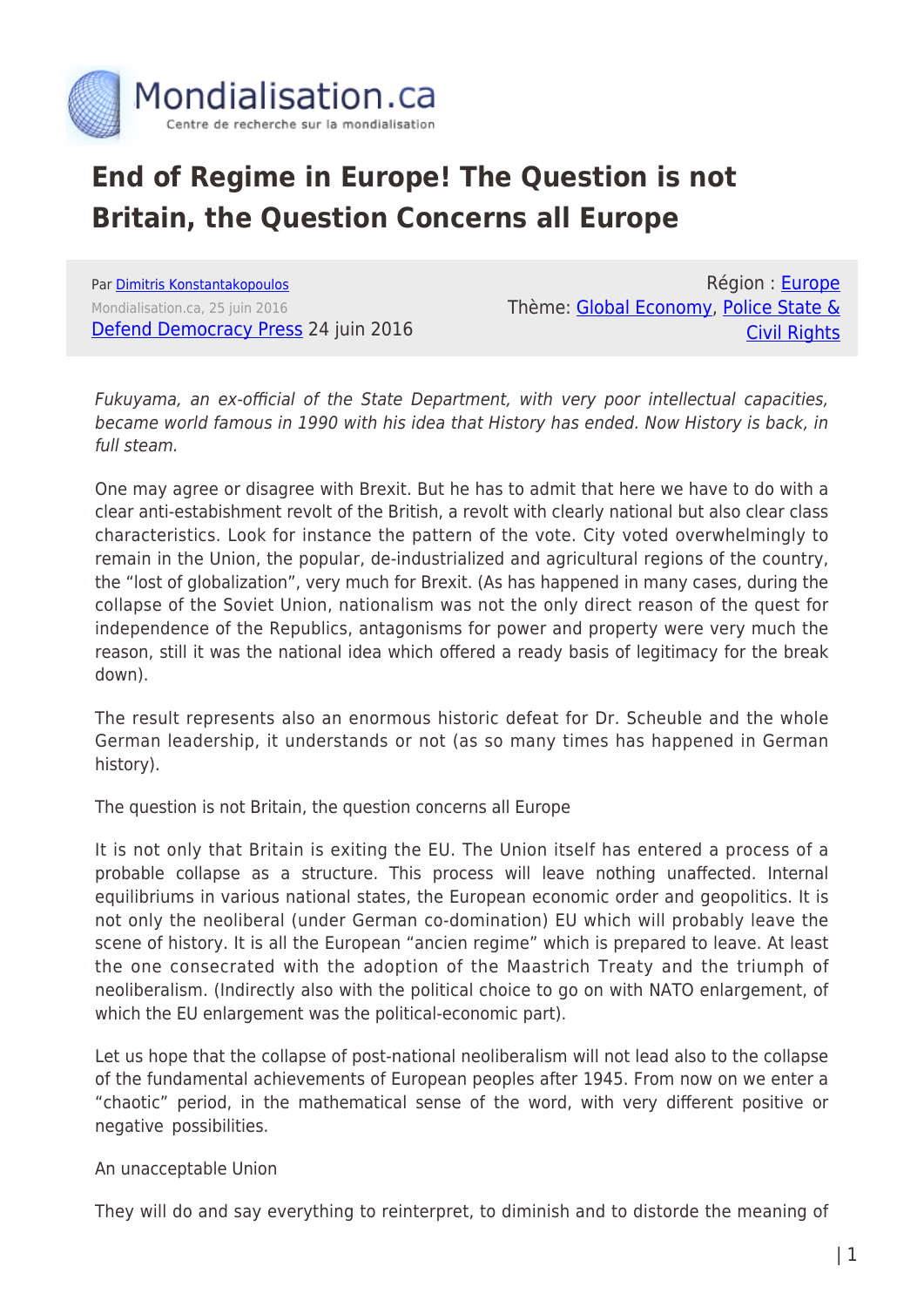the British vote, still the verdict is unequivocal and its significance explosive.

The European Union, at least as it stands now and with the policies and the arrogance it is producing, is simply unacceptable not just by British, but by a clear majority of all European citizens. The Maastricht system, institutional incarnation of neoliberalism (and atlanticism), imposed in Western Europe in the wake, and under the enormous impact of the collapse of "Soviet socialism", and also of the Mitterrand (and the British Left) defeat and capitulation and of the German reunification, as it was executed, proved to be a socially regressive, economically inefficient, politically oligarchic, antidemocratic structure.

It is collapsing in front of our eyes, as the result of the first wave (2008) of the financial crisis and the way European leaders reacted to it. Its destruction could catalyze a second wave of financial-economic crisis.

The final political blow to the legitimacy of the European Union was inflicted last year, when all the world saw the way Berlin and Brussels crashed Greece, a member of the European Union.

Even if they did not say anything at the time, everybody drew the conclusions about the nature and the character of this Union and of German policy in Europe. It was only a question of time before the political fall-out of this "victory" turns back, hitting those who masterminded it. This is what is happening now.

Greeks were too weak to succeed in their rebellion. British were too strong to accept such a Union. It was History, not the Left or the Right, which put European revolt on the order of the day. European Left proved in 2015 too hesitating, too weak, too unwilling to become the leader of the Revolt till the end. A part of the European Right was there to fill the vacuum, at least at that stage. And it did it.

By voting to leave the European Union, British citizens confirmed, as contradictory as it may seem, that they are deeply Europeans, in their own way of course and following the particular path history and the international position of their country has determined.

By voting the way they voted, British did the same that did, before them, the citizens of Cyprus, of France, of Netherlands, of Ireland, of Greece, every time they had the opportunity. They rejected massively the policies produced and imposed by the elites, both national and European ones (the two more and more indistinguishable), in spite of the enormous terror and propaganda campaigns to do the opposite.

European elites answered to this repeated cry of peoples by saying to them that they don't understand what they are voting for, by ignoring the direct expression of the popular will and by doing the exact opposite of the policy they were mandated by their electorate to apply, in complete disrespect of the most elementary democratic principles.

## The Marie Antoinette syndrome

Maybe European elites thought that, if there is divorce between people and its rulers, they should change people, as once Berdold Brecht put it to the adress of the rather deaf East German rulers of his time.

By doing it time and again, they simply laid the ground for a strong European nation to go one step further than previous revolts, voting clearly for a divorce with Brussels. Though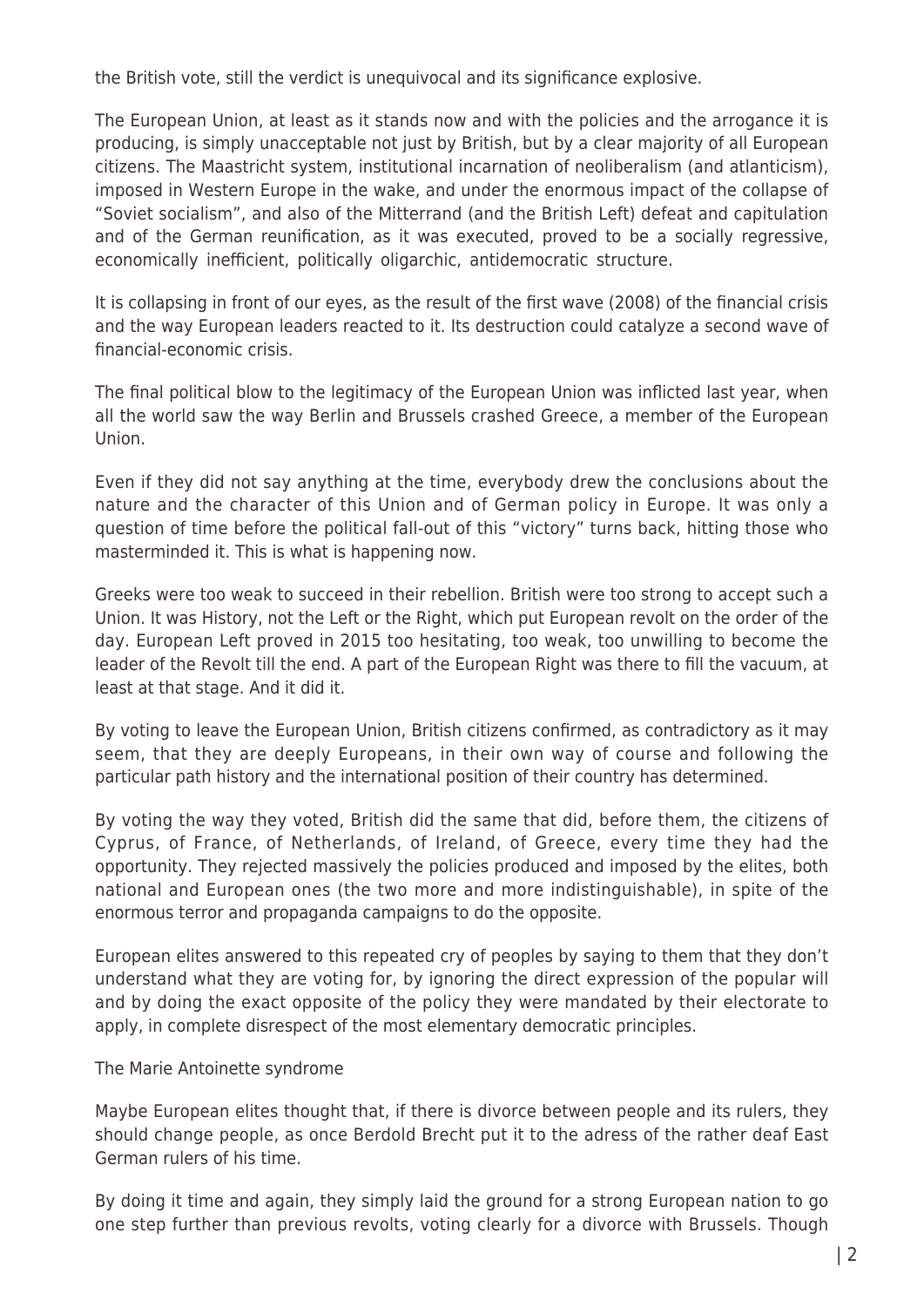some forces in the British Left have supported this, so it would be inexact to attribute everything to the Right (the opposite happened in Greece where a part of the Right supported the revolt), it did that under the initiative and the domination of Rightist forces, because they were the only available to play this role. This may have and it will have of course a huge impact on the follow-up, but is not changing the fundamentals roots and the character of the revolt. It makes more, not less necessary for the European Left to review and change in a radical way its policy towards both the national and the European questions. If it will not do it, it will simply disappear just as the regime is disappearing.

In Britain, but also everywhere in the continent, the European Union is more and more understood by a majority of the citizens as a system not defending people from, but organizing social regression. (Some of its leaders even say it openly, probably unaware of the political consequences. Barroso for intance said some years ago that everybody knows that future generations will live in worse conditions than in the past! Some advisors of Sarkozy have stated openly their goal to overrun completely the social project incarnated in the historic compromise French communist resistance passed with De Gaulle, in exchange for resigning from the goal of a revolution in France, but also because De Gaulle supported in fact a "social-democratic" and national project for his country).

In the western and in the southern parts of Europe "European integration" as it is realized, it is also more and more understood as a mechanism to take back from people the political freedoms and rights they used to enjoy after the victory over Nazism and Fascism, in 1945 and, as far as it concerns Portugal, Spain and Greece, after the collapse of the dictatorships in 1974. It is not a coincidence the fact that JP Morgan for instance, published, some years ago, a report stating that the huge obstacle to reform which needs to be overcome are the "antifascist constitutions" South European nations acquired after 1974!

It is important to remark at this point that there is from time to time a lot of talk of "federation" in Europe, but no real project of federation. By "federation" they mean, in really Orwellian terms, not any federation of European nations and states. They mean their subordination to the power of the High International Finance (and the US as far as it concerns geopolitical questions). There is no more telling symbol of this subordination, and of the enormous lie hidden behind all federation talk, than the appointment of a Goldman Sachs banker, Mr. Mario Dragui, in the position of the President of the (independent, but only from people and nations) European Central Bank, in fact to the position of an unelected European super Prime Minister.

The revolt of Europeans is developing along national lines for a number of reasons. Most people, especially the most threatened, and in particular the more traditional working class, feel the need, by instinct, before they hear anybody telling them, of state and of nation to protect them. Some people in the Left believe this is reactionary, but they have to explain why is progressive the replacement of national states from the international rule of big Banks (many of them and the most important, they are not even European!)

It is not a coincidence, that those revolts are happening mainly in nations which have, more or less, a strong national tradition. Cypriots have done one of the first anti-colonial revolutions after the 2nd World War, in spite of being a handful of people opposing an Empire. In the administration councils of French multinationals they speak now English, still France remains the country of the Marseillaise and it has a tendency to remember it, every time it feels the need. By the way, the first communist revolution in modern European history, the Paris commune, begun because French bourgeoisie wanted to handle the capital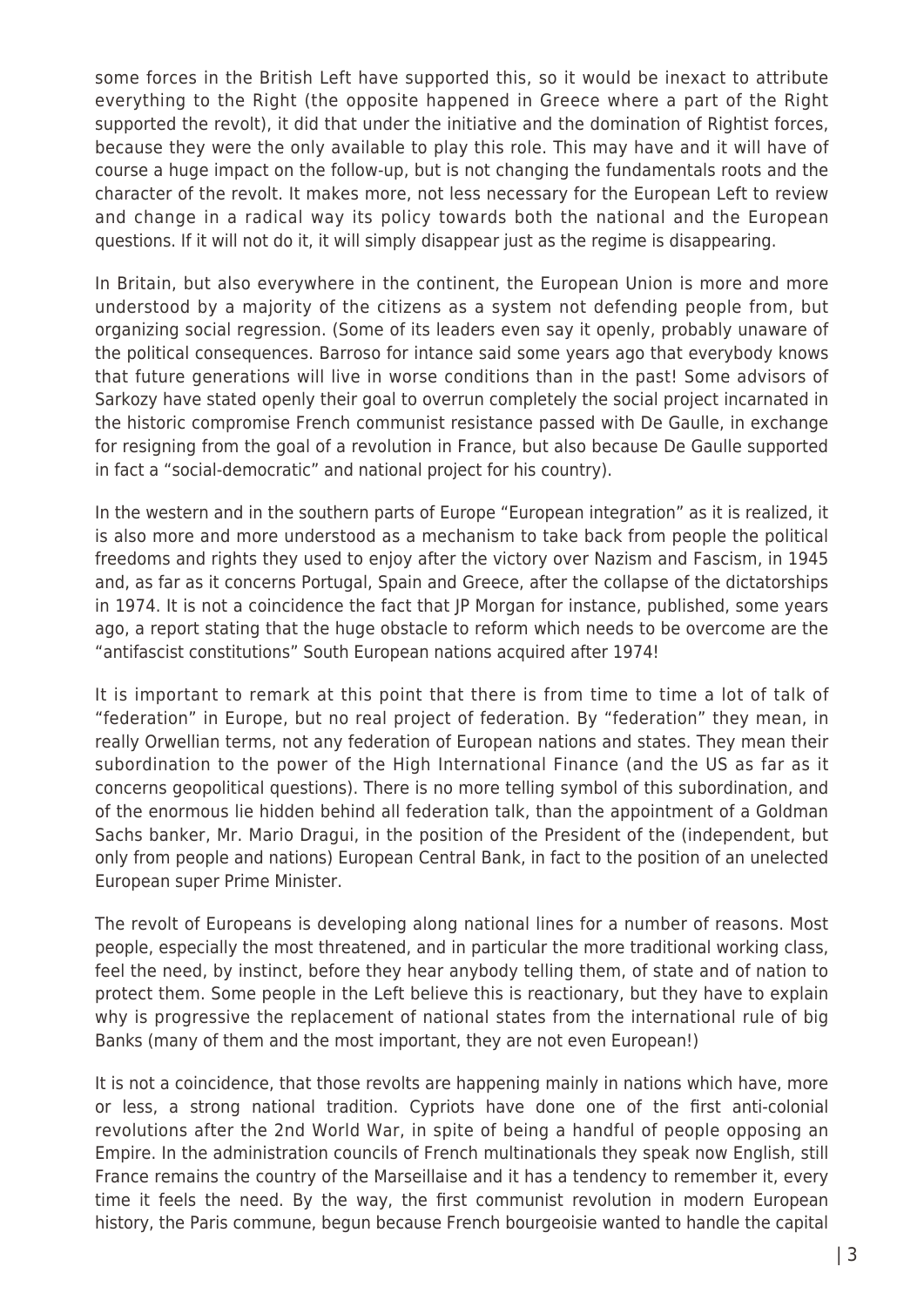to the Germans. Netherlands is one of the birthplaces of European freedom, the country of Spinoza. Ireland as a country has been defined by the revolt against foreign rule. Greeks have mounted a ferocious resistance against Hitler, when most European nations had compromised with him. They inflicted in 1940-41 the first military defeat in Europe to the Axis and their subsequent resistance has provided to the Soviets and the "General Winter" precious time, while it disturbed seriously Rommel' s logistics in Africa. (By the way they paid a very heavy price, as they were betrayed or crashed by their Allies after the War. They risk now to suffer the same fate, paying a terrible price for both their revolt and for the unpreparedness and betrayal of their leaders).

Neoliberals have been able to control nearly all the media and political landscape, intellectuals and the public opinion. They were even capable of erasing mush of History from the program of western universities. You can be a graduated economist nowadays, but ignore completely Keynes or Galbraith, a political scientist, without having read one page of Plato or Aristotle, a psychologist ignoring the work of Freud. Even most physicists do not know how Kopernic or Galileo were thinking.

By controlling everything, they fell victim of their success, believing finally blindly their own propaganda. By saying so much time and on so many occasions that "There is no Alternative", they became finally completely incapable of politically supporting and struggling for their own alternative. Not to speak about understanding what is going on and how people are thinking.

In the environment of prosperity of the '90s, all that seemed extremely strong and successful. But as both the middle classes and more oppressed social strata felt the pressure of the economic crisis and then of the financial crisis of 2008, the material conditions for neoliberal hegemony begun to collapse and with them the political and ideological foundations of the European Union. Unsatisfied by the pro-globalisation turn of many leftist politicians and parties, the traditional working class has in some cases deserted them moving to the far right, the other anti-establishment pole. The identities neoliberalism tried to suppress for ever, did not disappear, they went "underground", remaining deeply inside the collective (and nationally organized) subconscious, ready to be waken up when people feel the need to legalize their resistance to a threatening new order.

Political corectness finished by blinding its architects and rehabilitating many of the very same ideas it was persecuting!

Right and Left, destroying and building

European Right seems more fit to the role of finishing the collapsing European Union and destroying the existing European order.

But the real question is not this any more. The real question is what will replace the existing European order and how to avoid the rather unavoidable, in the middle term, collapse of the existing European order will not lead also to the collapse of Europe.

For various reasons, the simple return of Europe to its nation-states, cannot be the solution. And even if British, French and Germans can as a minimum think and try it, nobody else can seriously believe to such a perspective. This is why, the defense of the nation-states and of what remains of democracy in their context is absolutely necessary, but in the same time is impossible without the emergence of a new project, socio-economic and international, able